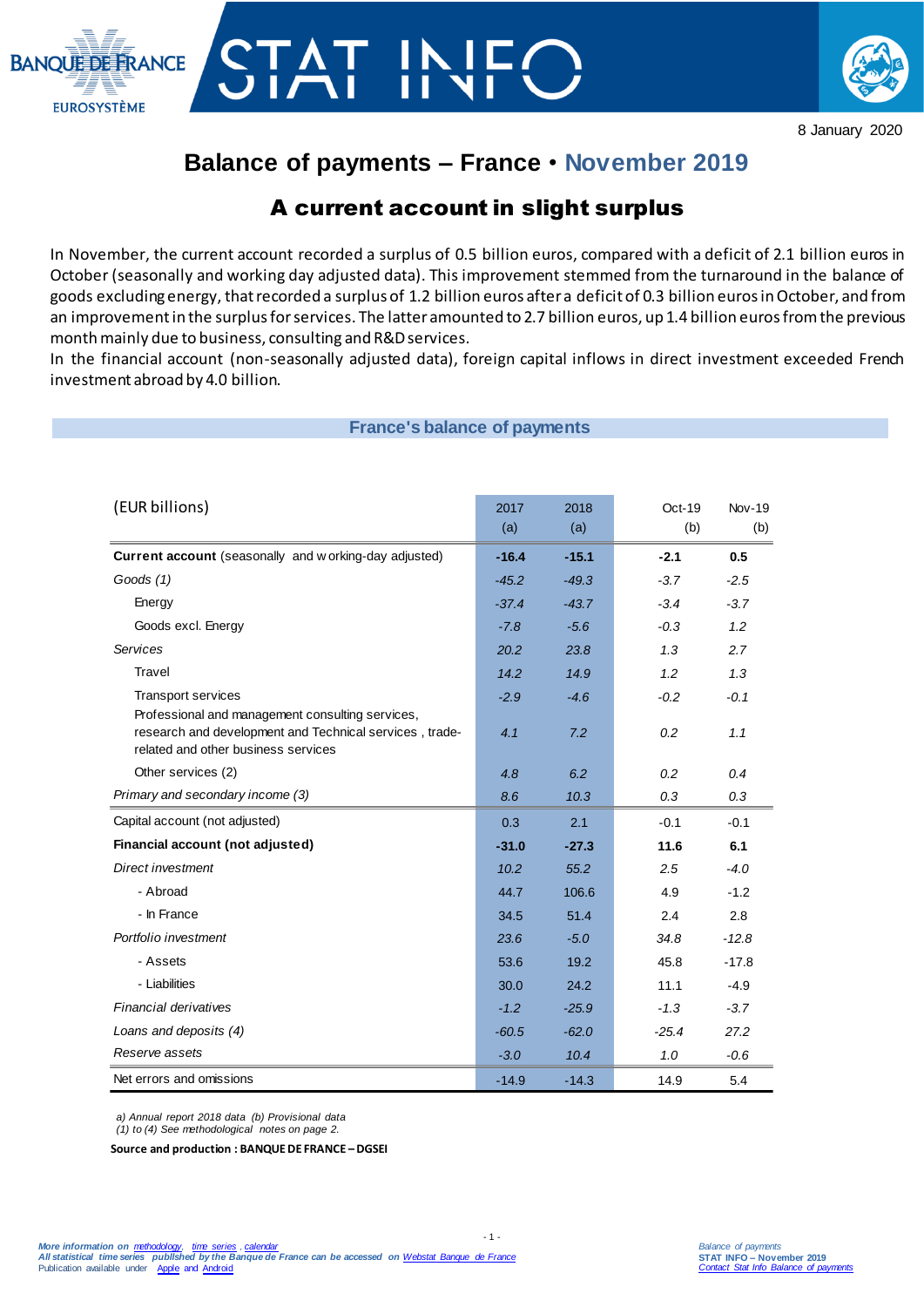# **BANOUE DE ERANCE EUROSYSTÈME**





#### **Methodological notes relating to pages 1 and 3**

(1) Data on trade in goods are FOB-FOB values, which means without cost, insurance and freight. This expenditure is recorded in the services item. Exchanges of goods cover General merchandise published by the Directorate General of Customs and Excise (DGDDI) on one side, merchanting and methodological adjustments calculated by the Banque de France, on the other side. In order to ensure the comparability of French balance of payments with those of other countries and conformity with the international standards, the international standard for Balance of Payments statistics is released under the aegis of the International Monetary Fund. The key concept for the balance of payments is the concept of economic ownership which is consistent with the national accounts.

(2) Services other than travel (tourism and professional travels), transport services, professional and management consulting services, R&D and development and technical services, trade-related and other business services include manufacturing, maintenance and repair, construction, insurance and pension services, financial services, charges for the use of intellectual property, telecommunication, computer and information services, personal, cultu ral and recreational services and government goods and services.

(3) Income includes primary and secondary incomes. Primary income refers to the flows received by economic agents for their participation in the production process ("compensation of employees") or for the provision of financial assets ("investment income") or for the rental of natural resources ("rent"). Taxes and subsidies on products and production are also included in primary income. Secondary income records current transfers between residents and non-residents. A transfer is a transaction that involves the provision of a good, service, financial asset or another non-produced asset without receiving something of economic value in exchange. (4) The "other investment" (loans and deposits) component of the financial account includes all transactions in financial assets and liabilities with non-residents that do not concern direct investment, portfolio investment, financial derivatives or reserve assets. In practice, this mainly concerns bank deposits and interbank lending, as well as loans and deposits made by insurance companies and all kinds of investment companies and funds.

 $-2 -$ 

## On the Banque de France website a detailed methodological note on balance of payments and international [investment position](https://www.banque-france.fr/sites/default/files/media/2016/11/16/bdp-gb-methodologie.pdf) can be found. Highlights on specific topics are also available:

- [foreign direct investments \(English and French\),](https://www.banque-france.fr/en/statistics/balance-payments/foreign-direct-investment)
- [remittances \(French\),](https://www.banque-france.fr/statistiques/balance-des-paiements/la-remuneration-des-salaries-et-les-envois-de-fonds-des-travailleurs)
- [international tourism in France](https://www.banque-france.fr/statistiques/balance-des-paiements/les-services-de-voyages) (French),
- [international banking activity \(English and French\),](https://www.banque-france.fr/en/statistics/balance-payments/international-banking-activity)
- [banks foreign establishment \(French\),](https://www.banque-france.fr/statistiques/balance-des-paiements/les-implantations-bancaires-letranger)
- net foreign assets (English and French).